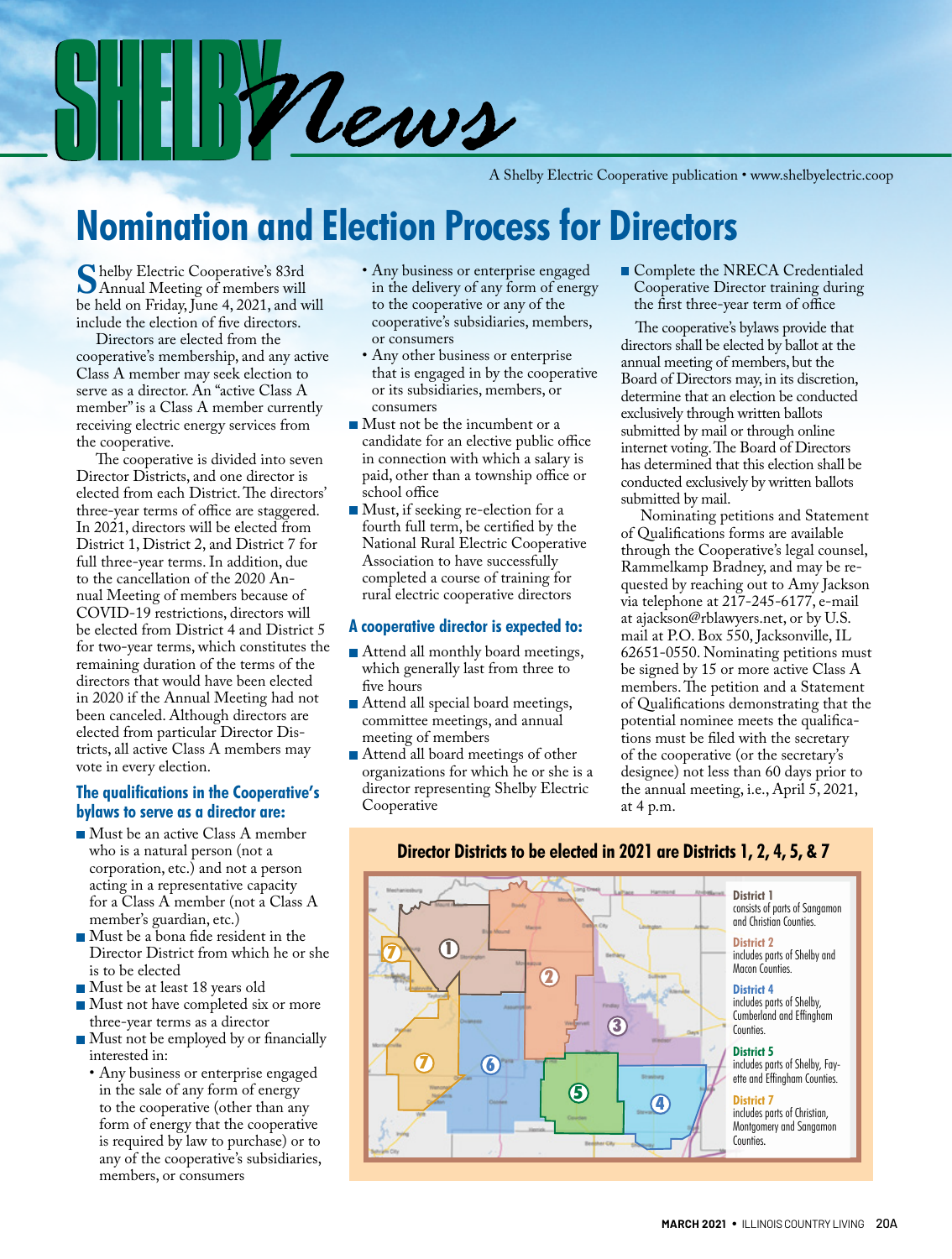## $\frac{1}{2}$

# **Keeping the Cooperative's right-of-way clear**

Shelby Electric Cooperative (SEC) provides electricity through approximately 2,200 miles of energized line in all or parts of nine counties. Trees and underbrush surround many of those lines. When the wind blows, it can cause trees to come into contact with these lines, thus making your



P.O. BOX 560 Shelbyville, IL 62565 **Phone: 217-774-3986 or 1-800-677-2612 Pay-by-Phone: 1-855-385-9981 www.shelbyelectric.coop twitter.com/YourCoop facebook.com/YourCoop**

#### **Office Hours:** 7:00 a.m. - 4:00 p.m.



lights blink. During storms limbs can break and fall onto the lines, and cause fuses to blow or reclosers to open. Even worse, a storm may cause a tree or heavy limb to fall and take down a power line and pole, which can create other issues down the line. This is why the cooperative has a right-of-way (ROW) maintenance program.

"About 70 percent of our power interruptions occur due to trees interfering with power lines," noted Terry Oldham, SEC's Manager of Operations. A clear ROW cuts down on annoying blinks and outages, plus it makes it easier for linecrews to access and repair other problems that might occur on the cooperative's electrical grid. "The co-op aims to provide our members with safe, reliable electric service all year round, and our annual ROW maintenance program is one way we can achieve this," added Oldham.

Along with ROW clearing work orders to fulfill, the cooperative will be replacing approximately 400 poles and doing maintenance or repairs to roughly 800 poles over the course of 2021.

## 2021 Tree Trimming, Spraying, & Pole Change Out Schedule

### **\*2021 Tree Trimming and Mowing**

Shelby Electric Cooperative's tree trimming crew and contractors will be trimming trees and mowing in these areas: **E, M, T, V,** and **W .**

### **\*2021 Spraying**

Shelby Electric Cooperative's spraying crew will be working in these areas: **M, T, V,** and **W.**

### **\*2021 Pole Change Outs**

Shelby Electric Cooperative crews will be working in the following areas: **M, T, V,** and **W**.

*\*These are our areas of concentration for 2021. However, ROW maintenance work will continue in other parts of our service territory as needed.*



Raymond hfield **But**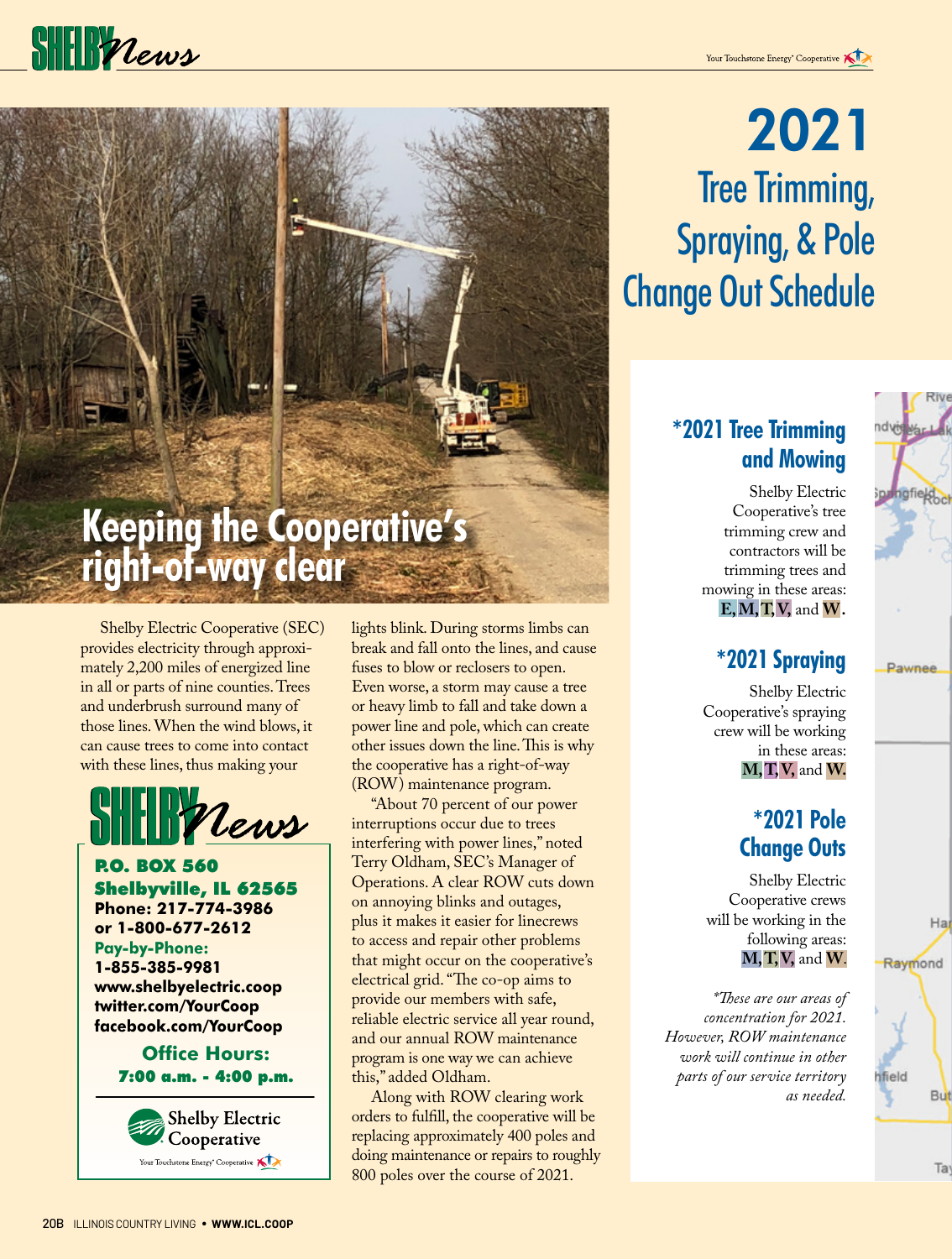

SEC's Operations Department maintains an annual schedule for tree trimming, spraying, and pole inspections (see our planned 2021 activities in graphic below). Any contract crews working for SEC will have magnetic signs on their vehicles that indicate they are working for the cooperative. If you have any questions or concerns, contact the cooperative at 217-774-3986 or toll free at 1-800-677-2612.

| <b>Substation</b> | <b>Letter Associated</b> |
|-------------------|--------------------------|
| Airport           | A                        |
| <b>Blue Mound</b> | В                        |
| Dunkel            | D                        |
| Elwin             | E                        |
| Grove City        | G                        |
| Herrick           | Н                        |
| Lakewood          | L                        |
| Moweaqua          | М                        |

| <b>Substation</b> | <b>Letter Associated</b> |
|-------------------|--------------------------|
| Neoga             | N                        |
| Pana              | P                        |
| Richland          | R                        |
| Shelbyville       | S                        |
| Taylorville       | T                        |
| Velma             | V                        |
| Wenonah           | W                        |
| Yantisville       | V                        |